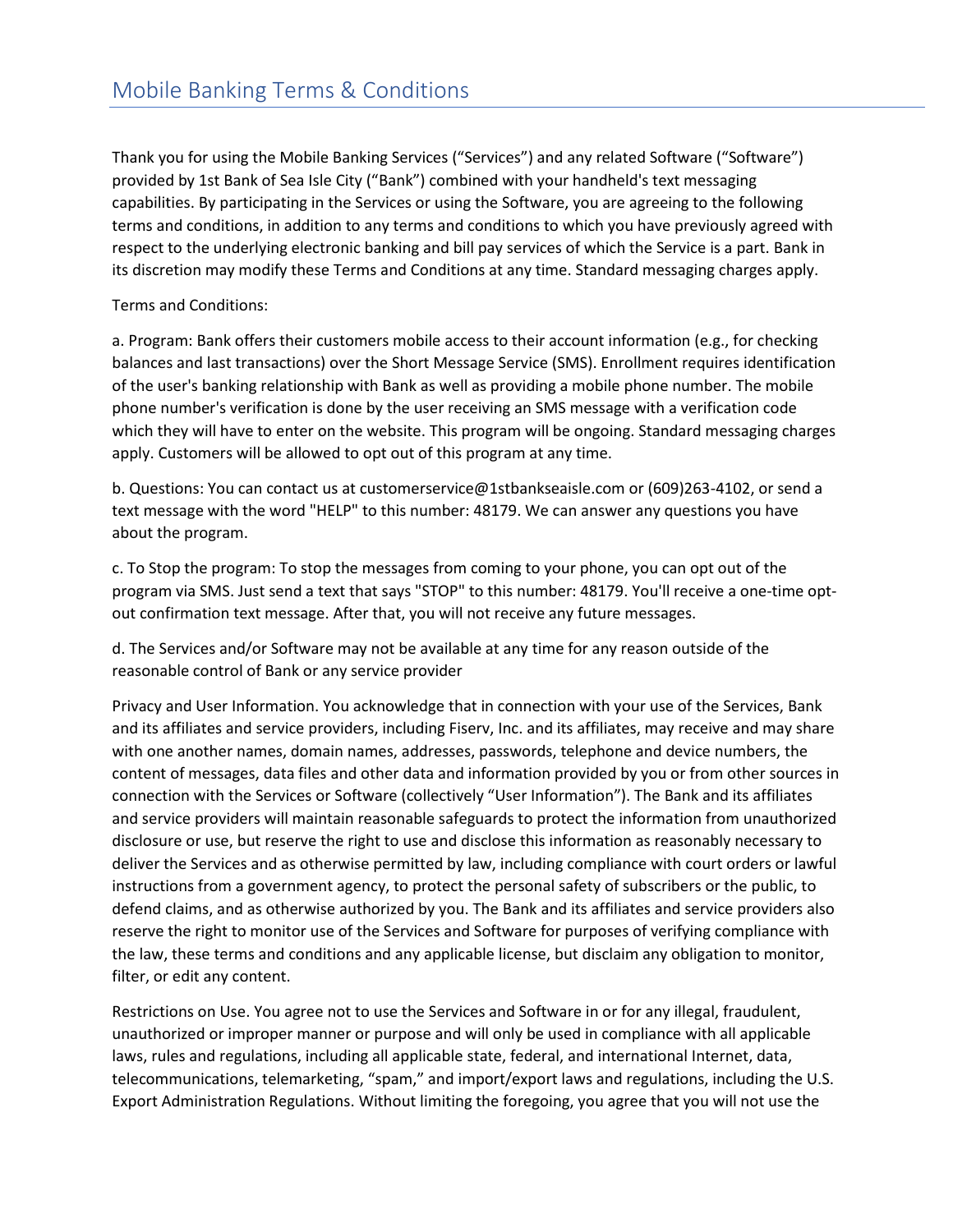Services and Software to transmit or disseminate: (i) junk mail, spam, or unsolicited material to persons or entities that have not agreed to receive such material or to whom you do not otherwise have a legal right to send such material; (ii) material that infringes or violates any third party's intellectual property rights, rights of publicity, privacy, or confidentiality, or the rights or legal obligations of any wireless service provider or any of its clients or subscribers; (iii) material or data, that is illegal, or material or data, as determined by Bank (in its sole discretion), that is harassing, coercive, defamatory, libelous, abusive, threatening, obscene, or otherwise objectionable, materials that are harmful to minors or excessive in quantity, or materials the transmission of which could diminish or harm the reputation of Bank or any third-party service provider involved in the provision of the Services; or (iv) material or data that is alcoholic beverage-related (e.g., beer, wine, or liquor), tobacco-related (e.g., cigarettes, cigars, pipes, chewing tobacco), guns or weapons-related (e.g., firearms, bullets), illegal drugs-related (e.g., marijuana, cocaine), pornographic-related (e.g., adult themes, sexual content), crime-related (e.g., organized crime, notorious characters), violence-related (e.g., violent games), death-related (e.g., funeral homes, mortuaries), hate-related (e.g. racist organizations), gambling-related (e.g., casinos, lotteries), specifically mentions any wireless carrier or copies or parodies the products or Services of any wireless carrier; (v) viruses, Trojan horses, worms, time bombs, cancelbots, or other computer programming routines that are intended to damage, detrimentally interfere with, surreptitiously intercept or expropriate any system, data, or personal information; (vi) any material or information that is false, misleading, or inaccurate; (vii) any material that would expose Bank, any third-party service provider involved in providing the Services, or any other third party to liability; or (viii) any signal or impulse that could cause electrical, magnetic, optical, or other technical harm to the equipment or facilities of Fiserv or any third party. You agree that you will not attempt to: (i) access any Software or Services for which your use has not been authorized; or (ii) use or attempt to use a third party's account; or (iii) interfere in any manner the provision of the Services or Software, the security of the Services or Software, or other customers of the Services or Software, or otherwise abuse the Services or Software.

Use of Google Maps. You agree to abide by (1) the Google terms and conditions of use found at http://maps.google.com/help/terms\_maps.htmland (2) the Google Legal Notices found at http://www.maps.google.com/help/legal notices\_maps.html, or other URLs as may be updated by Google.

Messaging and Data Charges: By participating in the Services or using the Software you agree that the Services or Software may require the use of your handheld device's data and text messaging capabilities and that standard data and text messaging charges apply in accordance with your Service Agreement with your Mobile Service Provider. You agree that 1st Bank of Sea Isle City is not responsible for any charges you may incur while using the Services and Software provided as part of this agreement.

"Smartphones" and Other Web Enabled Devices: You acknowledge that Smartphones and other Web Enabled Devices are subject to the same security risks as computers that are attached to the Internet and agree that it is your responsibility to maintain anti-virus and anti-spyware programs on such devices.

Android is a trademark of Google Inc.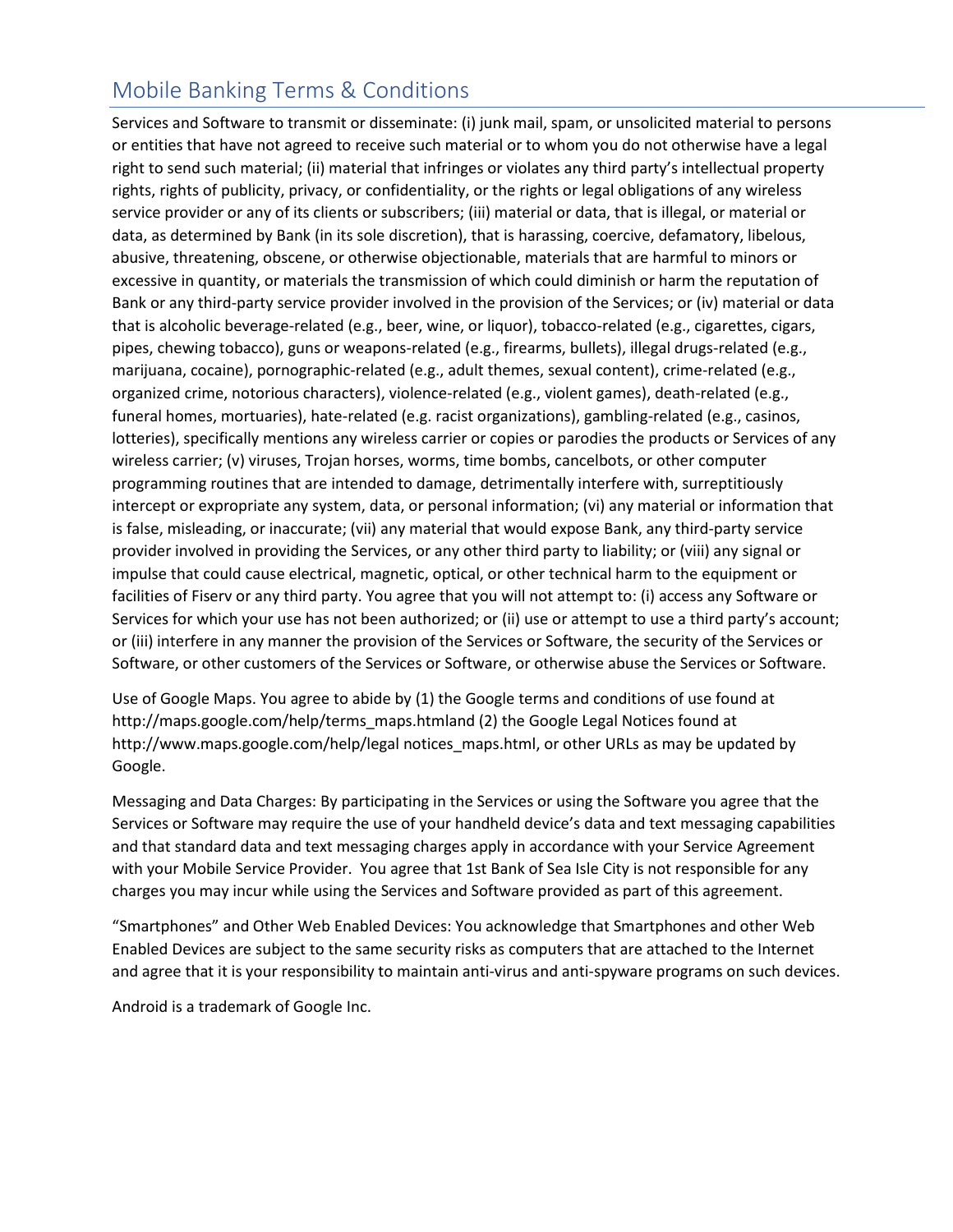#### Fingerprint Login for Mobile Banking

Fingerprint Login is an optional fingerprint sign-in method for 1st Bank of Sea Isle City Mobile Banking that may be available for certain Android® mobile devices that have a built-in fingerprint scanner. To use Fingerprint Login, you will need to first save your fingerprint on your mobile device (for more help with fingerprint scanning, contact the manufacturer that supports your mobile device). Fingerprints are stored on your device only and 1st Bank of Sea Isle City never sees or stores your fingerprint information. You acknowledge that by enabling Fingerprint Login, you will allow anyone who has a fingerprint stored on your device access to your personal and payment account information within 1st Bank of Sea Isle City Mobile Banking. 1st Bank of Sea Isle City reserves the right to suspend or disable this feature at any time. Fingerprint Login can only be associated with one Mobile Banking username at a time on a device. If your device does not recognize your fingerprint, you can sign in using your standard login credentials (e.g. password). To use Fingerprint Login for Mobile Banking on multiple devices, you will need to set it up for each device. You can enable or disable Fingerprint Login anytime within 1st Bank of Sea Isle City Mobile Banking.

#### Mobile Deposit for Mobile Banking

This Agreement contains the terms and conditions for the use of 1st Bank of Sea Isle City's Mobile Deposit services that 1st Bank of Sea Isle City ("1st Bank," "us," or "we") may provide to you ("you" or "User"). Other agreements you have entered into with 1st Bank of Sea Isle City, including but not limited to the Depository Agreement and Disclosures, and Internet Banking agreement governing your 1st Bank account, are incorporated by reference and made a part of the Agreement.

Services. The mobile deposit services ("Services") are designed to allow you to make deposits to your personal checking or money market accounts from your mobile device by taking a picture from your smart phone once logged into 1st Bank's Mobile Banking application. There is currently no charge for the Services.

Acceptance of These Terms. Your use of the Services constitutes your acceptance of this Agreement. This Agreement is subject to change from time to time. We will notify you of any material change via email or on our website(s) by providing a link to the revised Agreement. Your continued use of the Services will indicate your acceptance of the revised Agreement. Further, 1st Bank of Sea Isle City reserves the right, in its sole discretion, to change, modify, add, or remove portions from the Services. Your continued use of the Services will indicate your acceptance of any such changes to the Services. We may change the fees for use of the Services at any time pursuant to this section. You authorize 1st Bank to deduct such fees from the same bank account that you use to make your mobile deposit.

Limitation of Service. When using the Services, you may experience technical or other difficulties. We cannot assume responsibility for any technical or other difficulties or any resulting damages that you may incur. Some of the Services have qualification requirements, and we reserve the right to change the qualifications at any time without prior notice. We reserve the right to change, suspend or discontinue the Services, in whole or in part, or your use of the Services, in whole or in part, immediately and at any time without prior notice to you.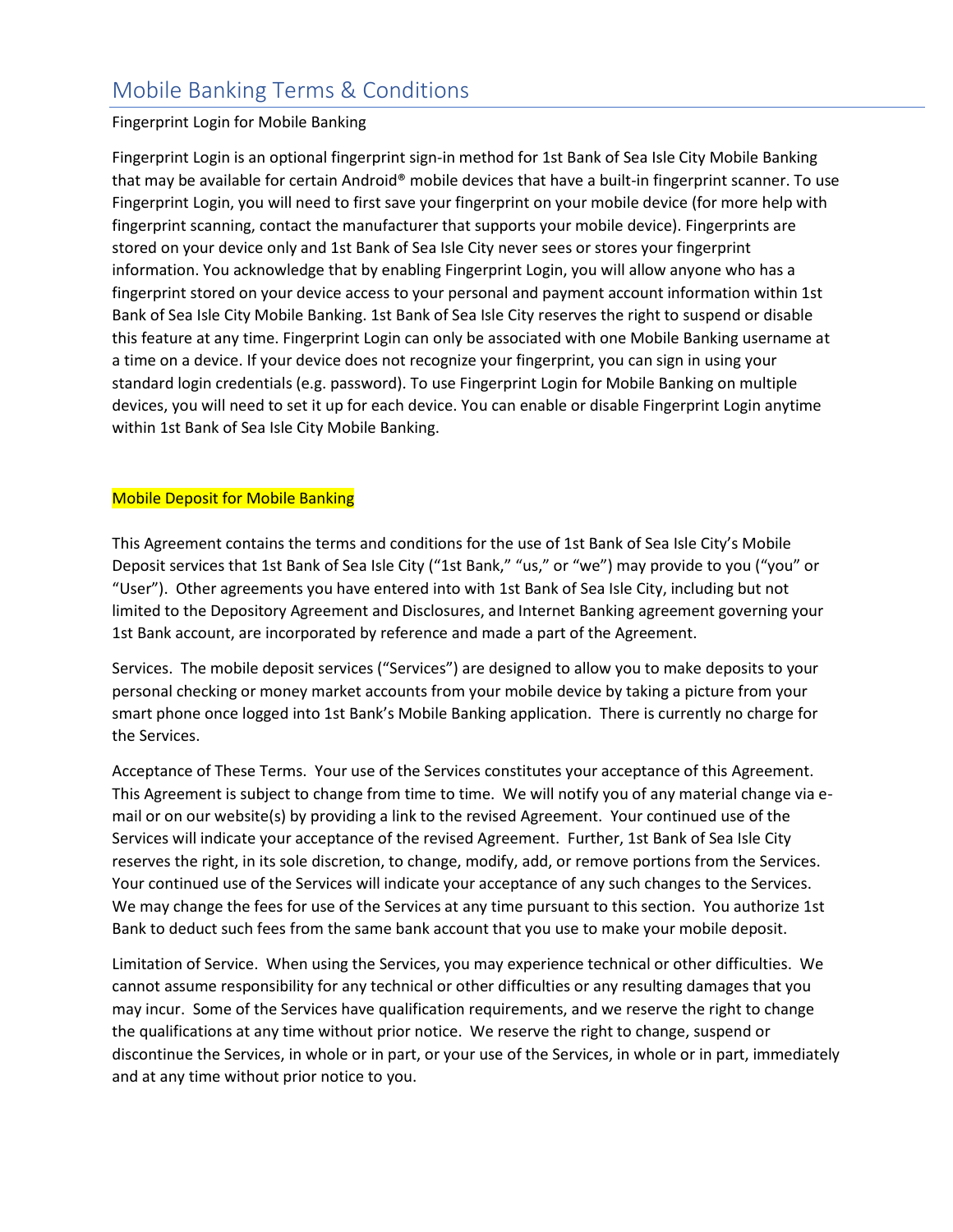Eligible Items. You agree to scan and deposit only checks as that term is defined in Federal Reserve Regulation CC ("Reg. CC"). When the image of the check is transmitted to 1st Bank it is converted to an image for subsequent presentment and collection, it shall thereafter be deemed an "item" within the meaning of Article 3 and 4 of the Uniform Commercial Code. You agree that you will not use the Services to scan and deposit any checks or other items as shown below:

- a. Checks or items payable to any person or entity other than you or another joint accountholder.
- b. Checks with multiple payees one or more of whom are not you or a joint accountholder
- c. Government checks.
- d. Traveler's checks.
- e. Money orders.

f. Checks or items containing obvious alteration to any of the fields on the front of the check or item, or which you know or suspect, or should know or suspect, are fraudulent or otherwise not authorized by the owner of the account on which the check or item is drawn.

- g. Checks or items previously converted to a substitute check, as defined in Reg. CC.
- h. Checks or items drawn on a financial institution located outside the United States.
- i. Checks or items not payable in United States currency.
- j. Checks or items dated more than 6 months prior to the date of deposit.

k. Checks or items prohibited by 1st Bank's current procedures relating to the Services or which are otherwise not acceptable under the terms of your 1st Bank account.

Note that any check that you attempt to deposit using Mobile Deposit is subject to verification by 1st Bank. We may reject an item for deposit for any reason and will not be liable to you. In such a case, you may need to deposit the item using other means, such as visiting a 1st Bank branch, or you may need to obtain a replacement item from the payor.

Image Quality. The image of an item transmitted to 1st Bank using the Services must be legible and contain images of the front and back of the check. The image quality of the items must comply with the requirements established from time to time by the American National Standards Institute ("ANSI"), the Board of Governors of the Federal Reserve Board, or any other regulatory agency, clearing house or association. These requirements include, but are not limited to, ensuring the following information can clearly be read and understood by sight review of the check image: the amount of the check (both written and numeric); the payee; the signature of the drawer (maker); the date; the check number; the information identifying the drawer and the paying financial institution that is preprinted on the check including the MICR line and all other information placed on the check prior to the time of an image the check is captured (such as any required identification written on the front of the check and any endorsements applied to the back of the check. 1st Bank reserves the right to reject any check image that is not clear, skewed or that is suspicious in any manner.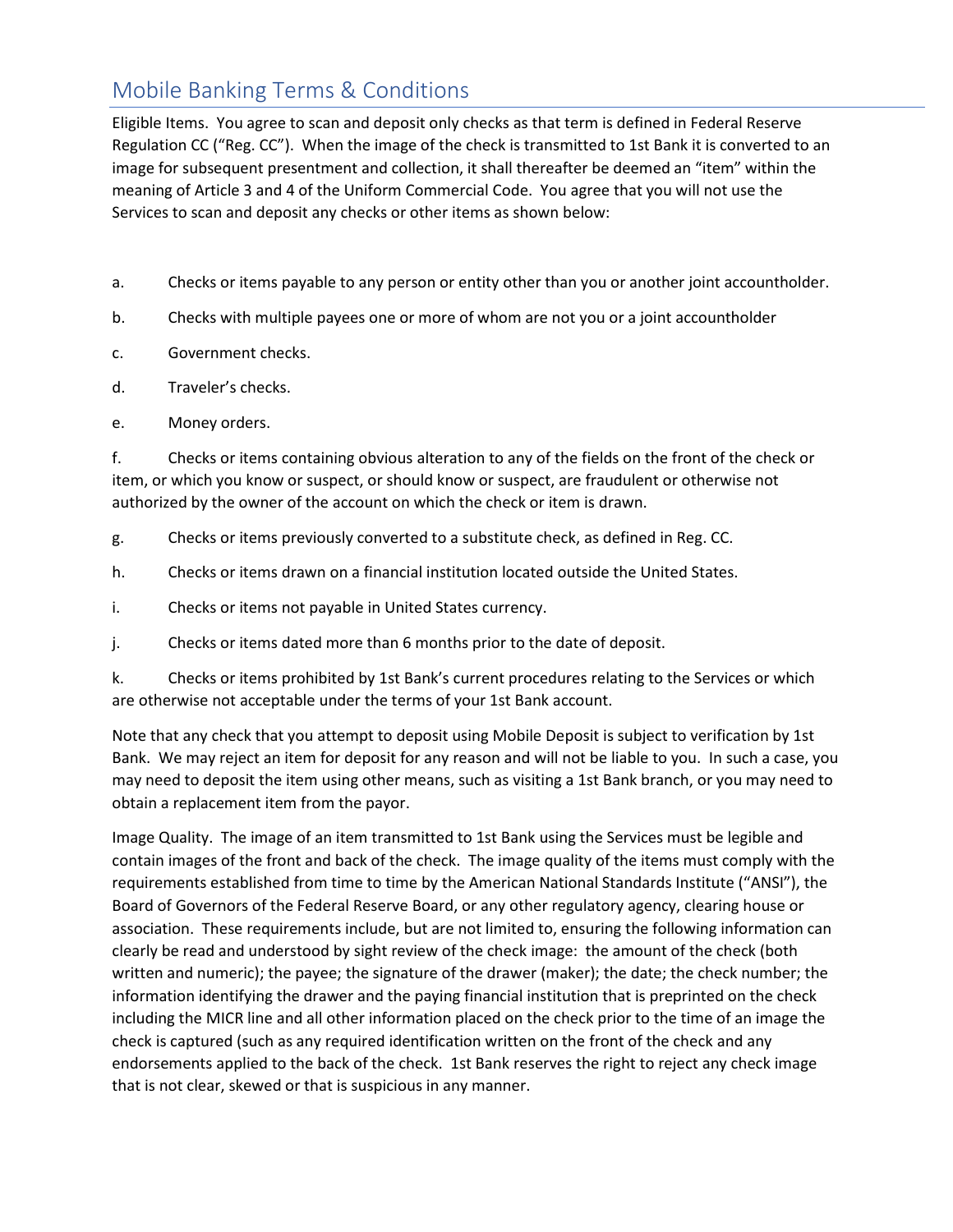Endorsements and Procedures. You agree to restrictively endorse any item transmitted through the Services as "For Mobile Deposit to 1st Bank of Sea Isle City Acct# XXXX" where "XXXX" is the last 4 digits of your account number, and affix your signature or other endorsement as instructed by 1st Bank. Failure to endorse your item in the prescribed manner will result in rejection of your deposit. You agree to follow any and all other procedures and instructions for use of the Services as 1st Bank may establish from time to time.

Receipt of Items. We reserve the right to reject any item transmitted through the Services, at our discretion, without liability to you. We are not responsible for items we do not receive or for images that are dropped during transmission. An image of an item shall be deemed received when you receive a confirmation from 1st Bank that we have received the image. Receipt of such confirmation does not mean that the transmission was error free or complete or will be considered a deposit and credited to your account. We further reserve the right to charge back to your account, at any time, any item that we subsequently determine was not an eligible item. You agree that 1st Bank is not liable for any loss, costs, or fees you may incur as a result of our chargeback of an ineligible item.

Items Returned Unpaid. A notice will be sent to you of transactions we are unable to process because of returned items. With respect to any item that is transmitted by you for remote deposit that is credited to your account, in the event such item is dishonored, you authorize us to debit the amount of such item from the account. Check images that are returned for image quality adjustments will have to be submitted in paper to 1st Bank upon receipt of notice of such, to be physically reprocessed; they may not be re-scanned.

Availability of Funds. You acknowledge and agree that deposits made with the Service are not subject to the funds availability requirements of Federal Reserve Board Regulation CC, which applies to deposits made at a Bank branch or ATM. In general, deposits submitted with the Service and received and approved by the Bank before 4:00 pm Eastern Time on any business day that the Bank is open will be considered as the recorded day of your deposit, with availability of deposited funds provided in accordance with our Funds Availability Policy. Deposits submitted with the Service and received and approved by the Bank after that time, or on a day that the Bank is not open for business, will be considered as deposited on our next available business day. We may delay availability of funds based on factors such as the length and extent of your relationship with us, transaction and experience information, the Bank's ability to review a deposit, or other factors at the Bank's discretion. Once the Bank has accepted a deposit with the Service, we are not able to delete or remove it from the collection process and it becomes subject to our funds availability policy.

Electronic Notice. We are required by law to provide specific information to you "in writing," which means you have a right to receive that information on paper. Your continued use of the Services will constitute agreement to receive notices regarding your use of the Services electronically, instead. Such notices may include, but are not limited to, suspension of service, notice of rejected deposits, funds availability exceptions or communications regarding the status of your deposit or items deposited. We reserve the right, at our option and in our sole discretion, to provide you with any communications on paper if we choose. We also may require you to provide certain communications to us on paper. When we allow you to deliver a specific communication to us electronically, we will provide you with instructions on how to do so. You may request a paper copy of any electronic communications we send